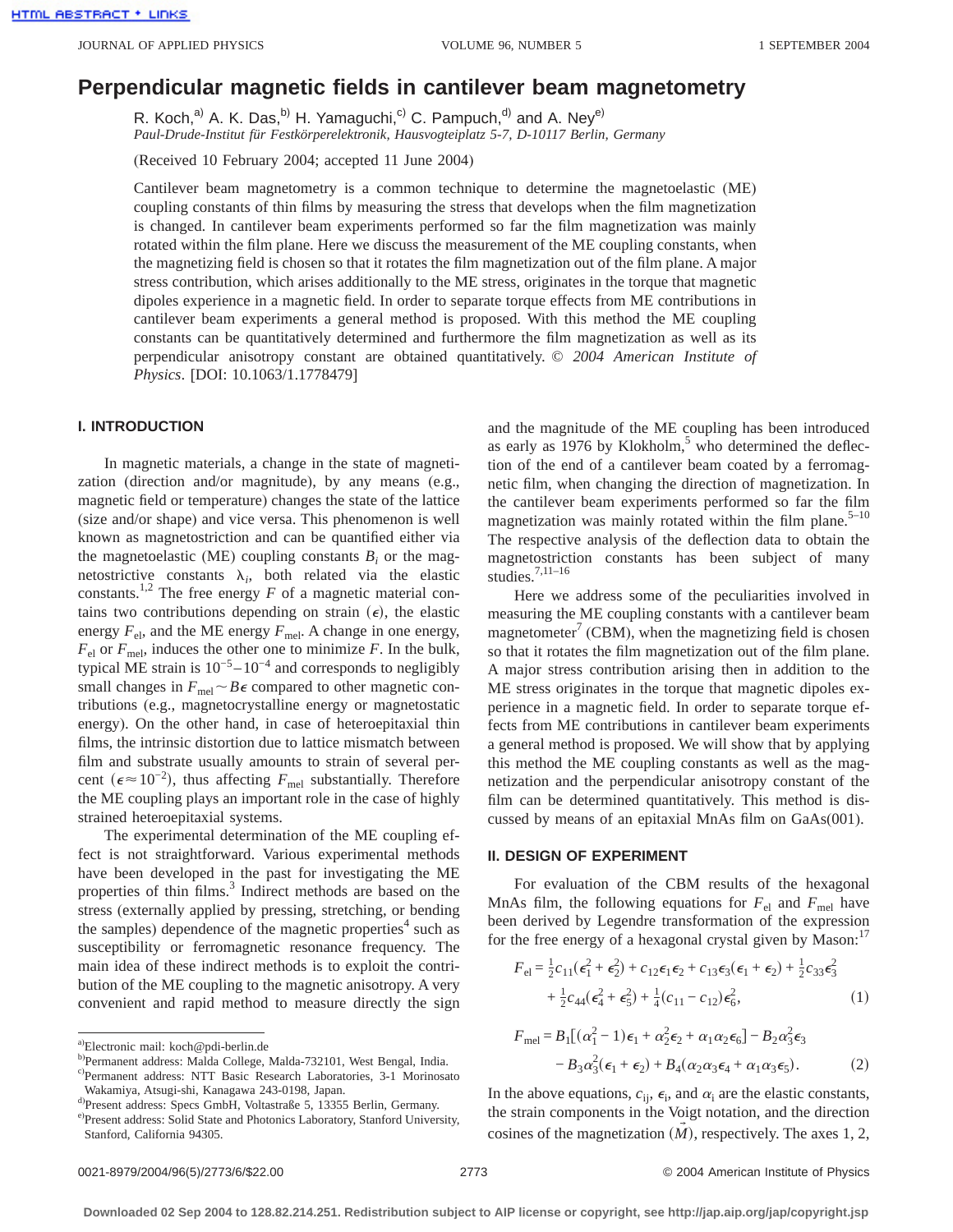

FIG. 1. Schematic illustration of our cantilever beam magnetometer using a lock-in assisted capacitance technique (right) to detect the substrate deflection; epitaxial configuration and orthogonal crystal axes of the hexagonal MnAs film deposited onto the GaAs(001) cantilever beam substrate are indicated.

and 3 correspond to the *a*, *b*, and *c* axes of the hexagonal crystal lattice, respectively, as illustrated in Fig. 1. Note that Eq. (2) differs from the ME energy density of Co derived by Bruno<sup>18</sup> due to the different demagnetized state, because the easy axis of magnetization of MnAs is along the *a* axis and not the *c* axis as for Co. The signs  $(+/-)$  of all the terms in  $F_{\text{mel}}$  are consistent with Co yielding the same relation between the ME coupling constants  $(B_1, B_2, B_3, B_4)$  and the magnetostrictive constants ( $\lambda_A$ ,  $\lambda_B$ ,  $\lambda_C$ ,  $\lambda_D$ ). It is also noteworthy that the term  $B_1\alpha_1\alpha_2\epsilon_6$  in Eq. (2) differs by a factor of 2 from the respective term of  $Co<sub>2</sub><sup>9,10</sup>$  which seems to be due to an error upon interconverting tensor and Voigt notations.<sup>10,18</sup>

In the CBM experiments presented here the ME stress is measured for different states of magnetization (i.e., for different  $\alpha_i$ ). Stress  $\sigma_i$  is the partial derivative of the free energy with respect to the strain  $\epsilon_i$ . The stress component  $\sigma_1$  along the *a* axis of MnAs, which is parallel to the length of the cantilever beam and therefore measured in our CBM experiments, is given by

$$
\sigma_1 = c_{11}\epsilon_1 + c_{12}\epsilon_2 + c_{13}\epsilon_3 + B_1(\alpha_1^2 - 1) - B_3\alpha_3^2. \tag{3}
$$

Note that the in-plane strains ( $\epsilon_1$  and  $\epsilon_3$ ) remain constant during a magnetostriction measurement, because strong bonds to the substrate fix the lateral position of the film atoms. Only the strain perpendicular to the film plane  $\epsilon_2$  can change its value to minimize the free energy  $(F=F_{el}+F_{mel})$ . A magnetic field  $\tilde{H}$  that is high enough for saturation will align the magnetization  $\dot{M}$  parallel to  $\dot{H}$ . For saturation magnetization along the three axes *a*, *b*, and *c*,  $\sigma_1$  is calculated by

$$
\vec{H} \parallel a: \alpha_1 = 1, \alpha_2 = \alpha_3 = 0
$$
  

$$
\sigma_1^a = c_{11} \epsilon_1 + c_{12} \epsilon_2 + c_{13} \epsilon_3,
$$
 (4)

$$
\vec{H} \parallel b: \alpha_2 = 1, \alpha_1 = \alpha_3 = 0
$$
  
\n
$$
\sigma_1^b = c_{11} \epsilon_1 + c_{12} (\epsilon_2 + \Delta \epsilon_2') + c_{13} \epsilon_3 - B_1,
$$
  
\n
$$
\vec{H} \parallel c: \alpha_2 = 1, \alpha_3 = \alpha_2 = 0
$$
\n(5)

$$
\sigma_1^c = c_{11}\epsilon_1 + c_{12}(\epsilon_2 + \Delta \epsilon_2^{\prime\prime}) + c_{13}\epsilon_3 - B_1 - B_3.
$$
 (6)

In Eq. (4) the  $\epsilon_i$  are strains due to the growth process, thermal expansion or, in the case of  $MnAs/GaAs(001)$ , due to the structural phase transition, having no magnetostrictive

contributions.  $\Delta \epsilon_2'$  in Eq. (5) and  $\Delta \epsilon_2''$  in Eq. (6) are the magnetostrictive components along the *b* axis, which can be calculated by setting the stress perpendicular to the film plane  $\sigma_2=0$ . Using an experimental geometry with the *a* axis of MnAs being parallel to the cantilever beam axis, the ME coupling constants  $B_1$  and  $B_3$  can be obtained by the following relations:

$$
\sigma_1^b - \sigma_1^a = -B_1(1 + c_{12}/c_{11}),\tag{7}
$$

$$
\sigma_1^c - \sigma_1^a = -B_1 - B_3(1 - c_{12}/c_{11}).\tag{8}
$$

In the case of MnAs,  $c_{11}=49$  GPa and  $c_{12}=12$  GPa (from Ref. 19).

#### **III. EXPERIMENT**

A 60 nm MnAs film on GaAs(001) was prepared as described elsewhere.<sup>20,21</sup> It grows predominantly  $(\sim 95\%)$  in the *A* orientation, i.e., with the hexagonal plane of MnAs, i.e., MnAs(0001), perpendicular to the GaAs(001) substrate and one of its *a* axes (namely,  $MnAs[11\overline{2}0]$ ) and the *c* axis (i.e., MnAs[0001]) parallel to GaAs $(110)$ <sup>22</sup> In addition, the film contains small amounts of MnAs in the  $B$  orientation<sup>22</sup> (azimuthally rotated by 90°) as well as a tiny fraction with an out-of-plane magnetization.<sup>23,24</sup> The easy axis of magnetization is the *a* axis in the film plane.<sup>25-27</sup> The anisotropy fields are large, namely, 2.1 T in-plane along the *c* axis and 1 T out of plane, i.e., along the *b* axis  $(MnAs<sup>[1100]</sup>)$  in accordance with Refs. 24 and 26.

The measurements were performed with our sensitive  $CBM$ , $\alpha$  which we used in the past for the quantitative determination of stress,  $^{28}$  magnetization,  $^{23,27}$  and magnetoelastic coupling<sup>8,29</sup> of epitaxial films. The magnetic fields are provided by two external magnets, an electromagnet yielding up to  $\pm$ 1.9 T as well as Helmholtz coil oriented perpendicular to the electromagnet with a maximum field of  $\pm 20$  mT. The CBM is mounted on a versatile UHV manipulator and can be rotated along and perpendicular to the cantilever beam axis.  $25\times5$  mm<sup>2</sup> sized samples served as cantilever beam substrates with the films covering an area of  $11 \times 5$  mm<sup>2</sup>. The MnAs film was oriented with the *a* axis of MnAs parallel to the length and accordingly the *c* axis along the width. The deflection of the free end of the cantilever beam was determined by a highly sensitive capacitance technique combined with lock-in-assisted signal detection. For calibration of the CBM, the deflection of the substrate due to its weight was measured while rotating the sample holder by 180°. The presented experimental data have been acquired at  $10^{\circ}$ C, where the MnAs film is in its ferromagnetic  $\alpha$  phase.<sup>27</sup>

The stress  $\sigma$  was calculated from the deflection using the following relation:<sup>7</sup>

$$
\sigma = -\frac{E_s t_s^2}{6(1 - \nu_s^2)t_f} \left( \frac{1}{R_1} + \nu_s \frac{1}{R_w} \right),\tag{9}
$$

where  $E_s$ ,  $v_s$ , and  $t_s$  are Young's modulus, Poisson's ratio, and thickness of the substrate, respectively,  $t_f$  denotes the film thickness, and  $R_1$  and  $R_w$  are the radii of curvature along the length and the width of the cantilever beam substrate in the film region, respectively. We remark that due to the high

**Downloaded 02 Sep 2004 to 128.82.214.251. Redistribution subject to AIP license or copyright, see http://jap.aip.org/jap/copyright.jsp**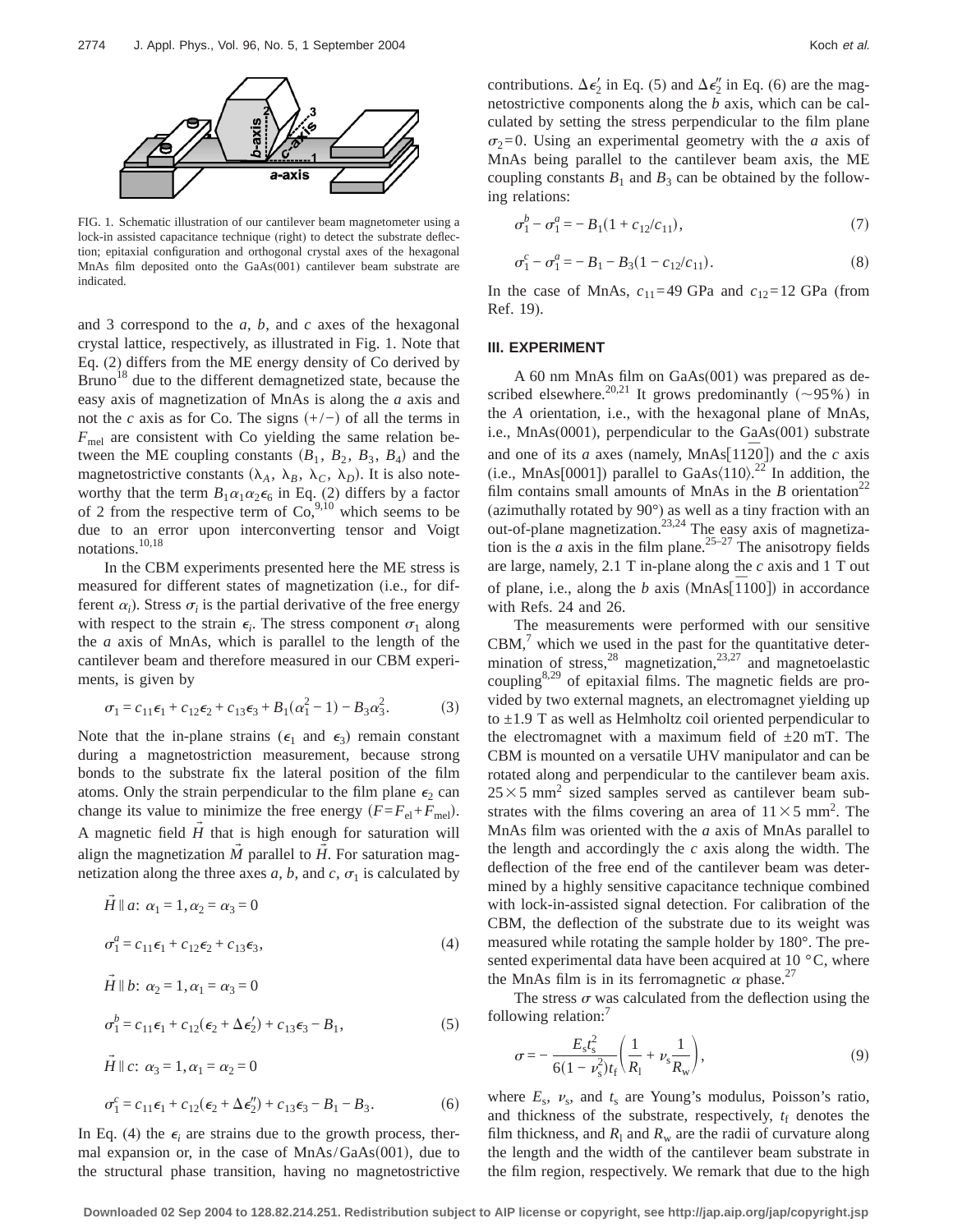length-to-width ratio of our cantilever beam  $($ >4) with the film starting about 5 mm away from the clamping position, we can treat bending as that of a free plate.<sup>30–32</sup> Length and width are oriented along different  $GaAs(110)$  directions, where  $\nu_s \approx 0$ . Therefore Eq. (9) simplifies to

$$
\sigma = -\frac{E_s t_s^2}{3t_t l_f^2} \Delta. \tag{10}
$$

We used  $1/R_1 \approx 2\Delta/l_f^2$  with  $l_f$  being the film length. Note that  $l_f$  enters Eq. (10), because the lengths of film and substrate are different.  $\Delta$  is the substrate deflection at the end of the film. For measurement of  $B_1$  of MnAs, magnetic fields between  $\pm 1.9$  T parallel to the *b* axis are applied [Eq. (7)].  $\sigma_1^b(H) - \sigma_1^a$  is calculated by Eq. (10) from the difference in deflection with and without a perpendicular magnetic field. Note that in zero field  $M$  is parallel to  $a$ , which is the easy magnetization direction with strong magnetocrystalline anisotropy along  $b$  and  $c$ . Similarly,  $B_3$  is obtained by applying *H* $\|c\|$  and using  $B_1$  [cf. Eq. (8)].

#### **IV. RESULTS AND DISCUSSIONS**

### **A. Experimental results**

Figures 2(a) and 2(b) show the evolution of stress in MnAs/GaAs(001) arising when magnetic fields up to  $\pm 1.9$  T are applied parallel to the *b* and *c* axes, respectively. As discussed above, each of the experimental data points was determined from the change in deflection when turning the magnetic field along the *b* or *c* axis on and off corresponding to  $\sigma_1^b(H) - \sigma_1^a$  [Fig. 2(a)] or  $\sigma_1^c(H) - \sigma_1^a$  [Fig. 2(b)], respectively. The stress curve of Fig. 2(a) reveals a complex behavior passing a maximum before it approaches a constant value at fields above 1 T. The curve of Fig. 2(b), on the other hand, reflects typical ME behavior with the ME stress being almost zero at low fields and increasing at higher fields until the film is eventually magnetically saturated. We remark that our available fields  $(\pm 1.9 \text{ T})$  are slightly smaller than the saturation field along the hard *c* axis of MnAs [2.1 T according to our SQUID (superconducting quantum interference device) measurements]. For comparison, we include analogous measurements of an epitaxial  $Fe(001)$  film [Fig. 2(c)], which exhibits easy magnetization directions along [100] and [010]. Since they are parallel to the length and width of  $MgO(001)$ substrate, the film magnetization, which initially lies along the length, switches parallel to the width once the small inplane coercive field ( $\approx$ 1 mT) is overcome. Obviously, both experiments with in-plane fields show the expected simple field dependence of the ME stress contribution, in contrast to Fig. 2(a). The finding is—at first sight—the more surprising as the curve of Fig. 2(b) includes also the ME coupling constant  $B_1$  measured in Fig. 2(a). The results of Fig. 2 therefore suggest that other effects are involved in addition to the ME coupling, when the magnetic field is applied perpendicular to the film plane.

## **B. Torque effect**

It is well known that magnetic dipoles and accordingly magnetic thin films experience a torque  $\vec{T} = V_f \vec{M} \times \vec{B}$  in exter-



FIG. 2. Stress evolution  $(\sigma)$  upon applying perpendicular magnetic fields  $(H)$ , measured by CBM: (a) 60 nm MnAs/GaAs(001), initial magnetization direction is easy *a* axis along the cantilever beam length, magnetizing field  $H$  is applied perpendicular to the film plane ( $b$  axis of MnAs); increasing (decreasing)  $H$  denoted by open (filled) dots. (b) 60 nm MnAs/GaAs $(001)$ , initial magnetization direction is easy *a* axis along the cantilever beam length, magnetizing field  $\hat{H}$  is applied in the film plane along the cantilever beam width (*c* axis of MnAs). (c) 100 nm Fe/MgO(001) with easy axes parallel to length and width of the cantilever beam (see Ref. 33); initial magnetization direction is along the cantilever beam length, magnetizing field  $H$  is applied in the film plane along the cantilever beam width.

nal magnetic fields  $\vec{B} = \mu_0 \vec{H}$  with  $V_f$  being the film volume. Applying  $H$  perpendicular to the film plane ( $b$  axis) rotates *M* from its easy magnetization direction along the length of the cantilever beam (*a* axis) gradually to the *b* axis and gives rise to a bending moment  $T<sub>b</sub>$  along the width of the cantilever beam ( $c$  axis). The corresponding beam deflection  $\Delta$  is calculated by $'$ 

$$
T_{\rm b} = -\mu_0 V_{\rm f} H M \sin \theta = \frac{E_{\rm s} w_{\rm s} t_{\rm s}^3}{6l_{\rm f}^2} \Delta \tag{11}
$$

with  $\theta$  denoting the angle between *H* and *M*, and *M* sin  $\theta$  is the component of magnetization along the cantilever beam axis. According to Eq. (11),  $\Delta$  depends linearly on *B* for small fields, where  $M$  lies still along the easy axis in the film plane, i.e.,  $\theta \approx 90^{\circ}$  and sin  $\theta \approx 1$ . A linear decrease of  $\Delta$  (in unit of stress) is indeed observed in the range from −300 to +80 mT with a change of sign when the direction of *B* is reversed. The magnetization calculated from the slope in Fig. 2(a) is  $0.68 \pm 0.05$  MA/m, which is in good agreement with the bulk value. At  $B \sim 80$  mT there is a jump in the curve from negative to positive values, which on further increase of *B* gradually approaches the initial slope of the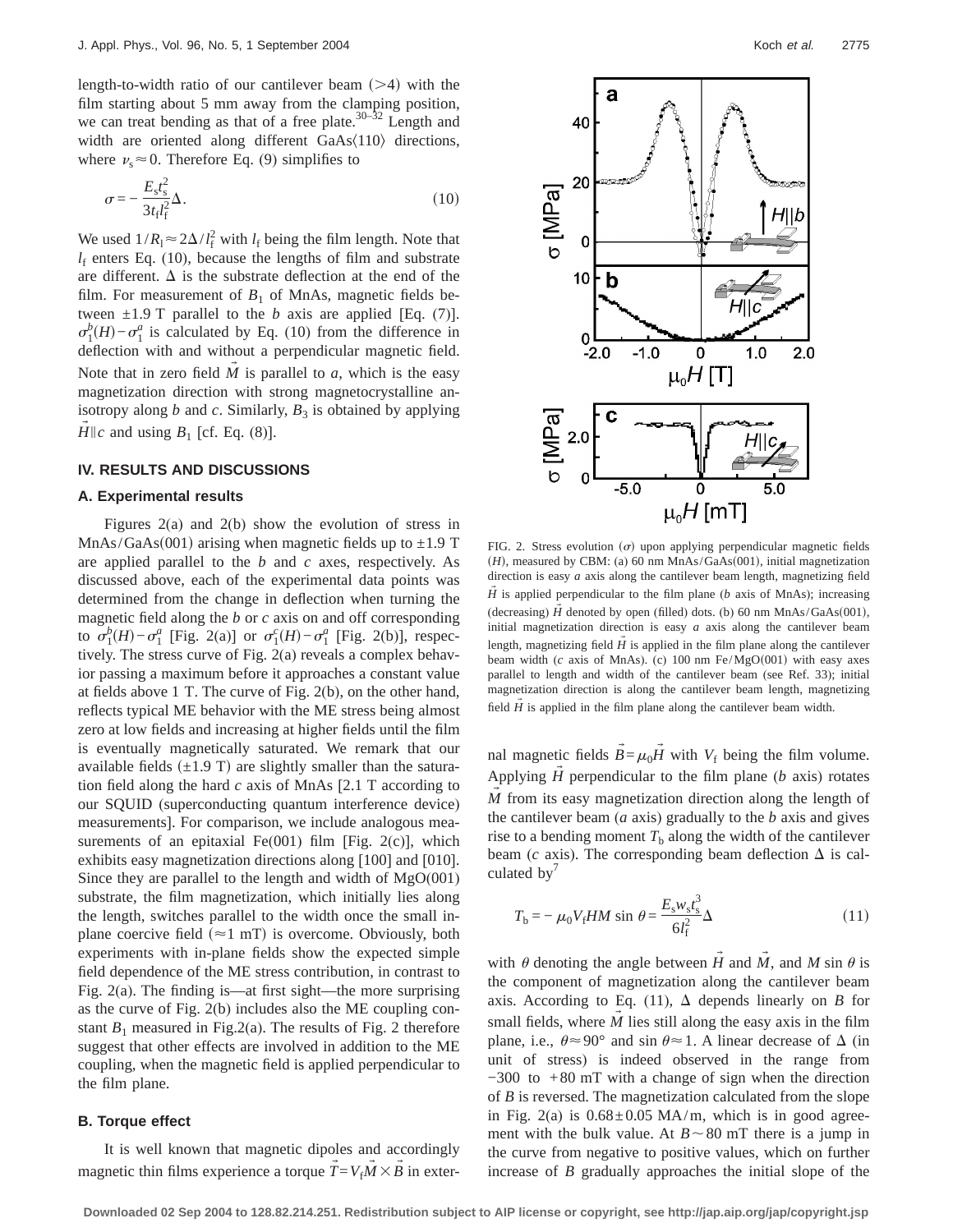

FIG. 3. Magnetic field dependence of the torque effect in cantilever beam experiments calculated by Eq. (14).

curve but with opposite sign. An analogous behavior is observed when sweeping the field back. As discussed in detail in Ref. 23 this unexpected slope reversal is due to a reversal of the in-plane magnetization. As confirmed by SQUID magnetometry<sup>24</sup> the MnAs film contains a small fraction with an out-of-plane magnetization that is magnetically coupled to the in-plane magnetization of  $\alpha$ -MnAs film. Due to the magnetic coupling the in-plane magnetization can be switched not only by an in-plane field as usual but also by an out-of-plane field.

At higher magnetic fields ( $>300$  mT) *M* is gradually rotated into the direction of *H*. Since the component of *M* along the cantilever beam axis  $M \sin \theta$  decreases, the bending moment due to the torque effect becomes smaller. In order to calculate the field dependence of the torque effect we assume the following expression for the free energy:

$$
F(H) = -\mu_0 H M \cos \theta - K \sin^2 \theta. \tag{12}
$$

The constant *K* accounts for the contributions of both magnetocrystalline and shape anisotropy. We did not include ME effects into Eq. (12), because they can be separated from the torque effect by a proper design of the experiment (see Sec. IV C). Minimizing  $F(H)$  with respect to  $\theta$  and inserting into Eq. (11) yield

$$
T_{\rm b} = -\mu_0 V_{\rm f} M H \sqrt{1 - \left(\frac{MH}{2K}\right)^2}.
$$
 (13)

With Eqs. (10) and (11) the field dependence of the stress due to the torque effect is obtained:

$$
\sigma_{\text{tor}}(H) = \frac{2\mu_0 V_f}{\mathbf{w}_s t_s t_f} M H \sqrt{1 - \left(\frac{MH}{2K}\right)^2}.
$$
\n(14)

Note that *M* in Eqs. (13) and (14) can be positive or negative depending on the direction of *M*. In Fig. 3,  $\sigma_{\text{tor}}$  is plotted as a function of the perpendicular field *H* with the film magnetization being negative (e.g., −*M* pointing to the left). The progression of the curve exhibits two characteristic features.

(i) At small magnetic fields, when  $(MH/2K)^2 \ll 1$ ,  $\sigma_{\text{tor}}$ depends linearly on *H* with the slope being proportional to *M*. The involved error in magnetization measurements is less than 1% as long as the probing field is below 10% of the

(ii) At higher fields the curve passes a maximum and then drops quickly to zero. The magnetic field at which the torque effect disappears  $(H_0=2K/M)$  as well as the magnetic field at the maximum of the curve  $(H_{\text{max}}=\sqrt{2K/M})$  can be used to determine the respective anisotropy constant *K*. Therefore the two important magnetic parameters *M* and *K* are provided by the torque effect in hard axis CBM experiments.

For  $\mu_0 H_{\text{max}} = 0.60 \text{ T}$ , taken from Fig. 2(a), a value of  $0.29$  MJ/m<sup>3</sup> is obtained for the anisotropy constant, which is in perfect agreement with the magnetostatic energy calculated for the MnAs film  $(0.29 \text{ MJ/m}^3)$ . The good agreement between anisotropy and magnetostatic energy implies that the magnetocrystalline energy within the hexagonal plane of MnAs is nearly isotropic, a result that is corroborated by a recent ferromagnetic resonance study.<sup>34</sup>

## **C. Separating torque effects from ME coupling**

In the range of  $\pm 300$  mT the magnetization of the MnAs film lies mainly along the easy axis, i.e., sin  $\theta \approx 1$ . At such small fields the ME coupling therefore is negligible. At higher fields, when  $\tilde{M}$  gradually is rotated into the direction of *H*, the contribution of the ME coupling increases with increasing field, while the torque effect at the same time decreases. Ideally, the observed stress change at magnetic fields high enough to overcome the perpendicular anisotropy of the film ( $\approx$ 1 T for MnAs, Ref. 26) is solely magnetoelastic, since the torque effect is zero for  $\vec{M}||\vec{H}$ .

In order to separate the ME coupling from torque effects in CBM experiments, we take advantage of the fact that the sign of the torque is determined by the sign of *M*, i.e.,  $\sigma_{\text{tor}}(+M)=-\sigma_{\text{tor}}(-M)$  [cf. Eq. (14)], whereas the ME coupling depends on M<sup>2</sup> (Ref. 17) with  $\sigma_{\text{mel}}(+M) = \sigma_{\text{mel}}(-M)$ . Therefore the total stress change  $\sigma_{\text{tot}}(M) = \sigma_{\text{tor}}(M) + \sigma_{\text{mel}}(M)$ arising upon ramping the perpendicular magnetic field depends on the direction of  $\dot{M}$  with respect to the cantilever beam. The experiment shown in Fig. 4 was designed to establish a well-defined orientation of  $\dot{M}$ . By tilting the perpendicular field slightly, by  $+4^{\circ}$ , in direction of the cantilever beam axis, the in-plane component of  $M$  is kept positive by positive fields and negative by negative fields (see the inset of Fig. 4). According to Eq. (14),  $\sigma_T$  is positive in both cases (curve 1 in Fig. 4). The opposite is true for *H* tilted by  $-4^{\circ}$ . Then the in-plane component of  $\tilde{M}$  is kept positive (negative) by negative (positive) fields corresponding to negative  $\sigma$ <sub>T</sub> (curve 2 in Fig. 4). Adding curves 1 and 2 and dividing the result by 2 therefore eliminate the torque effect and yield  $\sigma_{\text{mel}}(H)$  plotted as curve 3 in Fig. 4. On the other hand, by subtraction of curve 2 from curve 1 and division by 2 the pure torque effect is obtained.

We want to emphasize that the proposed method for separating torque and ME effects is applicable to any ferromagnetic material, as the selection of the magnetization direction of the film is achieved by the in-plane component of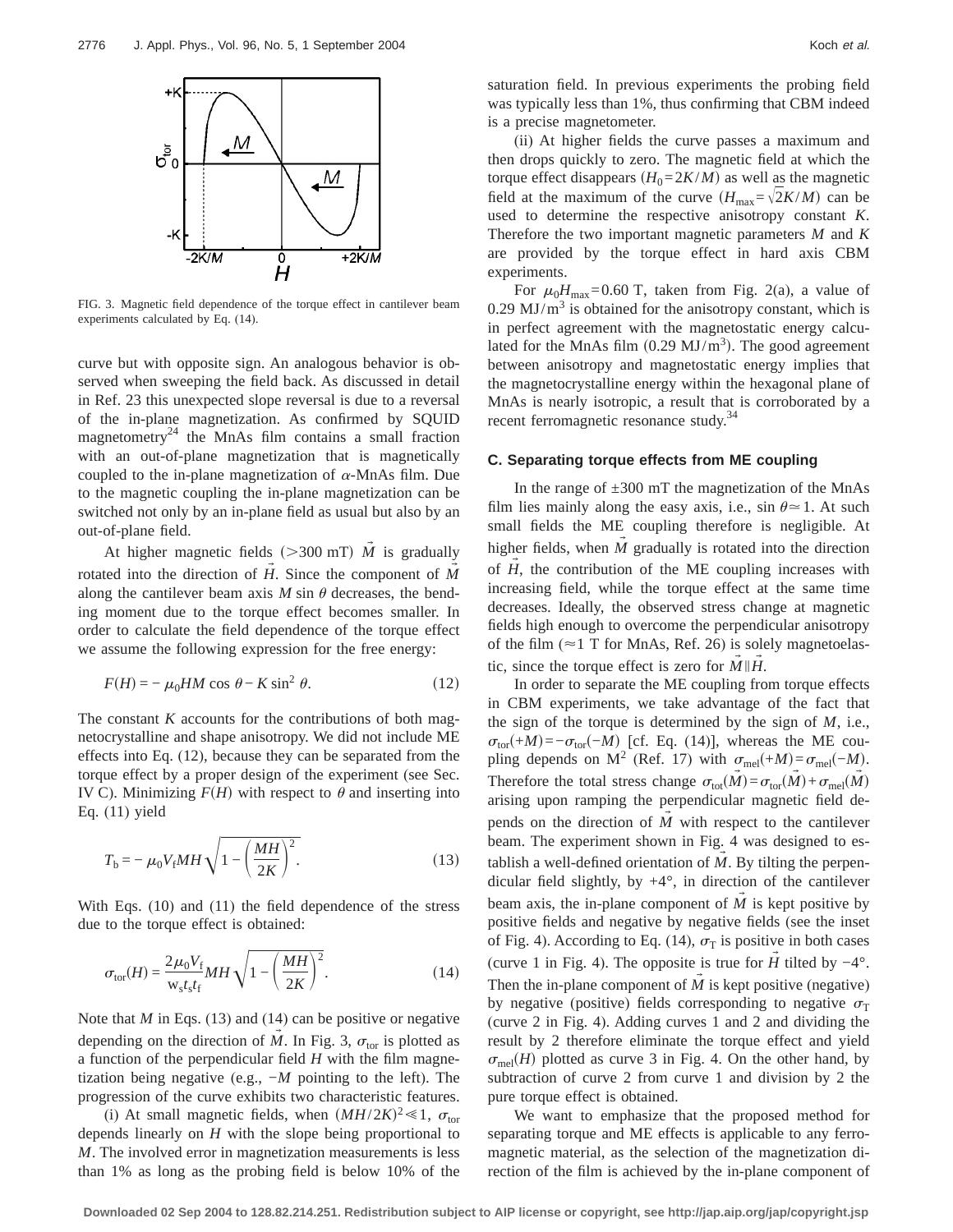

FIG. 4. Method of separating the magnetoelastic coupling from torque effects in cantilever beam experiments, where the film magnetization is rotated out of the film plane (see Sec. IV C for details): Curves 1 and 2 correspond to the involved stress change when the magnetizing field is tilted by  $+4^{\circ}$  (*H*<sub>1</sub>) and  $-4^{\circ}$  (*H*<sub>2</sub>) against the film normal, respectively. Adding curves 1 and 2 and dividing the results by 2 eliminate torque effects and yield the magnetoelastic stress as a function of *H* plotted as curve 3; note that curve 3 reveals the same field dependence of the stress as the curve in Fig. 2(b).

the tilted magnetic field. In the case of the MnAs film the switching thresholds between −*M* and +*M* are modified by the coupled out-of-plane magnetization component [not resolved in Fig. 4 due to the reduce data-point density compared with Fig. 2(a)], but the overall behavior at higher fields follows the general behavior. Furthermore, the proposed method works also when the easy axis of magnetization is perpendicular to the film plane and the magnetizing field lies in the film.

The ME coupling constant  $B_1$  obtained from curve 3 of Fig. 4 at 1.9 T is  $-6.6$  MPa(=MJ/m<sup>3</sup>). Assuming saturation at 2.1 T for the hard-axis experiment of Fig. 2(b) as shown by SQUID, a value of 8.1 MPa is obtained for  $\sigma_1^c - \sigma_1^a = -B_1 - B_3(1 - c_{12}/c_{11})$ . Inserting *B*<sub>1</sub> yields *B*<sub>3</sub>=  $-2.0 \text{ MJ/m}^3$ .

# **D. Other effects**

It is worthy to discuss the torque effect of the MnAs film at high magnetic fields in more detail. In Sec. IV B it was shown that  $\sigma_{\text{tor}}$  is zero at fields above saturation. However,  $\sigma_{\text{tor}} = \sigma - \sigma_{\text{mel}}$  of Fig. 4 assumes a finite value contrary to the model predictions. One possible explanation might be the pole effect, discussed in Ref. 12. When a ferromagnet is placed in a uniform magnetic field the magnetization tries to align parallel to the magnetic field by rotating the magnetization as described in Sec. IV B and/or by rotating the magnet itself (like a compass needle). In our experimental setup the ferromagnetic film is attached to the substrate. It is therefore not free to rotate, but it can bend. Assuming a pole effect, the magnetocrystalline anisotropy energy could be reduced by a bending of the beam, say by an angle  $\theta'$ , while keeping  $M$  still parallel to  $H$ . By this means the magnetocrystalline anisotropy energy is reduced, but elastic energy has to be spent for bending. The equilibrium value of  $\theta'$  is obtained by minimization of the total energy (elastic and anisotropy) of the sample. Since both the magnetic contribution to the elastic energy<sup>12</sup> and the anisotropy energy [Eq. (12)] vary with  $\theta'^2$ , the total energy of the system will be minimum at  $\theta' = 0$ . Thus the pole effect cannot explain the additional deflection of the CBM.

The additional stress contribution observed in Fig. 4 is most likely due to a small fraction of material within the  $\alpha$ -MnAs matrix that exhibits a tilted magnetization (see Ref. 24). Analogous to  $\alpha$ -MnAs, the in-plane component of the tilted fraction gives rise to a torque in a perpendicular field (see Sec. IV B). In fact, the occurrence of a torque effect in perpendicular fields corroborates our previous presumption that its magnetization is tilted, thus exhibiting both an inplane and an out-of-plane component. It therefore can be switched by an out-of-plane field and at the same time be magnetically coupled with the in-plane magnetization of  $\alpha$ -MnAs. The magnetocrystalline anisotropy energy of this additional magnetic fraction is very high, since its magnetization is not aligned with the perpendicular magnetic field even at a field strength as high as  $\pm 1.9$  T. In our recent study<sup>24</sup> we also found that its critical temperature, at which ferromagnetic order disappears, is much higher than that of <sup>a</sup>-MnAs. However, since the additional stress contribution is due to a torque effect, it is an odd function with respect to M and therefore can be separated from the ME coupling by the procedure described in Sec. IV C.

## **V. CONCLUSION**

In order to quantitatively determine the ME coupling constant of thin films with a CBM we investigated the stress evolution upon applying magnetic fields perpendicular to the film plane. Contrary to the commonly used experimental geometries, where the magnetizing field lies in the film plane, a complex dependence of the stress on the magnetic field is observed, when the film magnetization is rotated out of the film plane. Our analysis reveals that the involved stress contains two contributions: (i) stress due to the ME coupling and (ii) stress due to torque which the film—as a magnetic dipole—experiences in perpendicular fields. Whereas ME stress is an even function with respect to  $M$ , torque effects are odd functions. Taking advantage of the different symmetries we proposed a simple method to separate ME coupling and torque effects by using magnetic fields that are slightly tilted against the film normal. Depending on the sign of the tilt angle, the film magnetization is either kept positive or negative by the applied field and therefore cancels out when the signals of both experiments are added. The proposed method for separating torque and ME effects is applicable to any ferromagnetic material, as the selection of the magnetization direction of the film is achieved by the in-plane component of the tilted magnetic field. It works as well for thin film systems with out-of-plane easy axis. In that case the magnetizing field is applied in the film plane along the cantilever beam axis. Furthermore, we showed that from the torque effect appearing in hard axis CBM experiments both the film magnetization and the respective anisotropy constant *K* can be quantitatively determined. All in all, cantilever